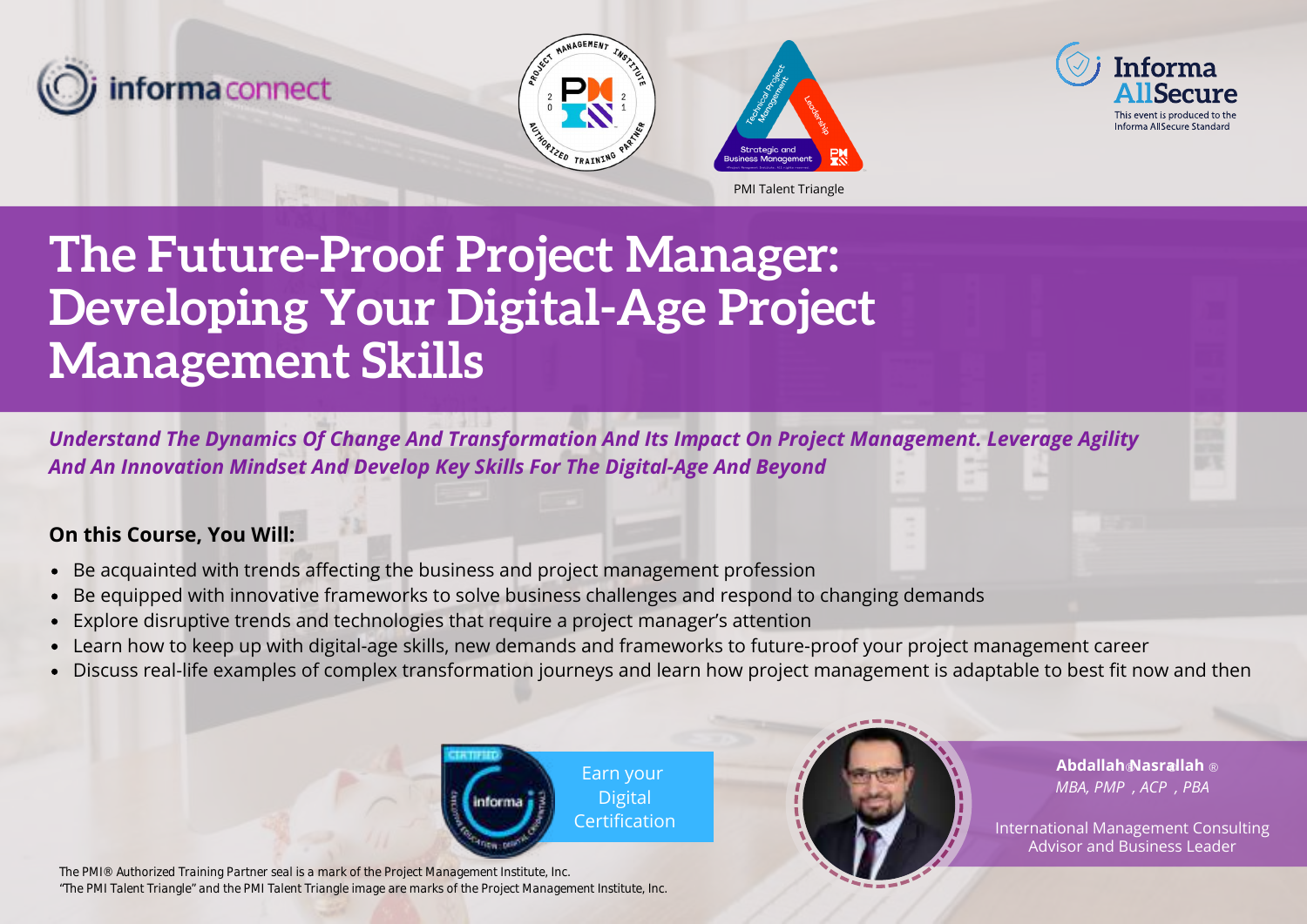# **COURSE INFORMATION**

## Meet Your Expert Course Leader



#### **Abdallah Nasrallah – MBA, PMP, ACP, PBA**

International Management Consulting Advisor and Business Leader

Abdallah is an international management consultant, a trusted advisor, a business leader and a coach with over two decades of experience in the MENA region.

Abdallah is experienced in optimising and transforming organisations through successful strategy and portfolio management, programme/project delivery, business process optimisation, promotion of governance and compliance and enablement of business through technology and innovation.

With a special blend of expertise, Abdallah served numerous organisations across the government, telecommunications, healthcare, digital, transportation, construction, services, hospitality and tourism, information technology and education sectors. Entities include Dubai Holding, Orange Telecom, AW Rostamani Group, Du, A.T. Kearney, and Dubai Municipality amongst others.

He holds an Executive MBA from Bradford University, and a BSc degree in Information ® Management. He is a ዬ̥roject Management Professional (PMI-PMP) , Agilቈ Certified Practitioner (PMI-ACP) , and Professional in Business Analysis (PMI-PBA) .

## Who Should Attend

This course is designed for anyone who is involved in project/programme management and needs to understand the dynamics affecting organisations and project managers in the digital age.

- Functional managers involved in project/programme management/transformation
- Transformation Project Managers
- Transformation team members
- Change Managers involved in project management
- Entrepreneurs establishing new organisations
- Experienced Project/Program managers who are involved or planning to be involved in transformation programmes

## Course Overview

Change and transformation projects in the digital age require a different approach and additional skills than traditional project management skills. This is the main reason why the project management profession should always be improved and enhanced with skills that are anticipated in-line with future demands. When transformation and dynamic functions like project management hit each other head on, the results can be game changing. Project managers should embrace agility, innovative models and tools to make their jobs as impactful to the organisation as they can be.

#### **The Future-Proof Project Manager: Developing Your Digital-Age Project**

**Management Skills** course is geared towards helping participants gain the power to think more creatively in expanding their project management skills. It is tailored to familiarise participants with performance-enhancing techniques to drive professional, personal, and organisational growth in project management.

During the course, you will discuss and practice innovative ways to align your skills with what is needed in the future as far as the project management profession is concerned. You will learn about disruptive trends affecting organisations both strategically and operationally and how to be well-equipped to lead the way forward.

## Course Requirements And Certificates

Delegates must meet two criteria to be eligible for an Informa/PMI® Certificate of Completion for a course:

- Satisfactory attendance delegates must attend all sessions of the course. Delegates who miss more than 2 hours of the course sessions will not be eligible to sit the course assessment
- Successful completion of the course assessment

Day Four

Delegates who do not meet these criteria will receive an lnforma Certificate of Attendance. If delegates have not attended all sessions, the Certificate will clearly state the number of hours attended.



**Technical Strategic Leadership 10 6 8**

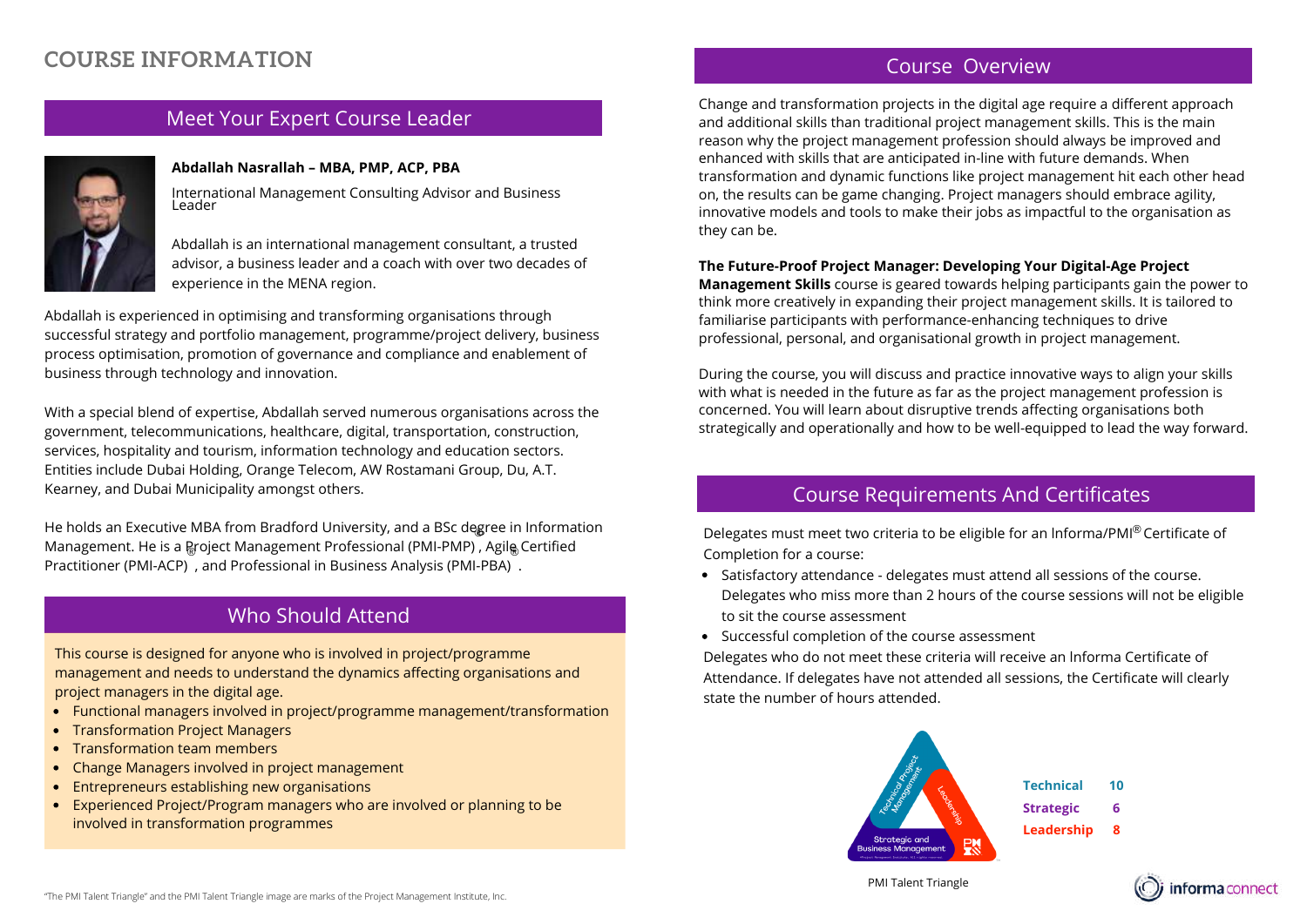# **COURSE OUTLINE**

**Course Timing:** Registration will be at 08:00 on Day One. The course will commence at 08:30 each day and end at 14:30. There will be breaks for refreshments and lunch will be served at the end of each day's session.

## **Day One**

#### **Introduction To Transformation**

- Types of transformation The What and How?
	- Business transformation
	- Organisational transformation
	- Digital transformation
- Transformation mindset for a project manager
- Transformation and strategic change
- Transformation roadmap phases
- Traditional vs. change vs. transformation projects/programs

#### **The PM As A Transformation Leader**

- Six basic rules to successful transformation using project management
	- Strategic alignment
	- Capability management
	- Value focus
	- Drive sustainment
	- Agility and flexibility
	- Talent management

#### **Case Study** – IKEA Transformation

## **Project Management In The Digital Age, Concepts, Realities**

- What's in it for project managers A macro view
	- Defining future-proof project management
	- Project management role Analysis and growth
	- Historical project management profession improvements
- Organisational trends impacting projects and teams
- Positioning future-proof project manager as a business leader and a strategic innovator
- Industry knowledge and interpersonal skills
- Self-transformation for the digital age project manager

**Exercise:** Self-Assessment

## **Day Two**

## **Disruptive Trends That Require The Project Manager's Attention In The Digital Age**

- Potential benefit and impact of trends on the project management profession
- The trends and why should you care?
	- Industry 4.0 and impact on future operations
	- Artificial Intelligence affecting work and results
	- Utilising Machine Learning for the benefit of business
	- Robotic Process Automation (RPA) as an enabler
	- **o** Blockchain
	- Edge computing
	- Virtual reality (VR) and Augmented Reality (AR)
	- Cyber security
	- Internet of Things (IoT) and the Internet of Everything (IoE)

#### **Workshop:** Putting It All Together; Reflective Impact Analysis

#### **Top Digital Age Skills For Project Management**

- The PM skillset matrix
- Recommended digital age skills: Approach and mindset
	- Data science skills as an enabler
	- Adapt an innovation mindset
- Security and privacy knowledge
- Legal and regulatory compliance acquaintance  $\circ$
- Ability to make data-driven decisions
- Collaborative leadership skills

**Exercise:** Personal PM Skills Transformation